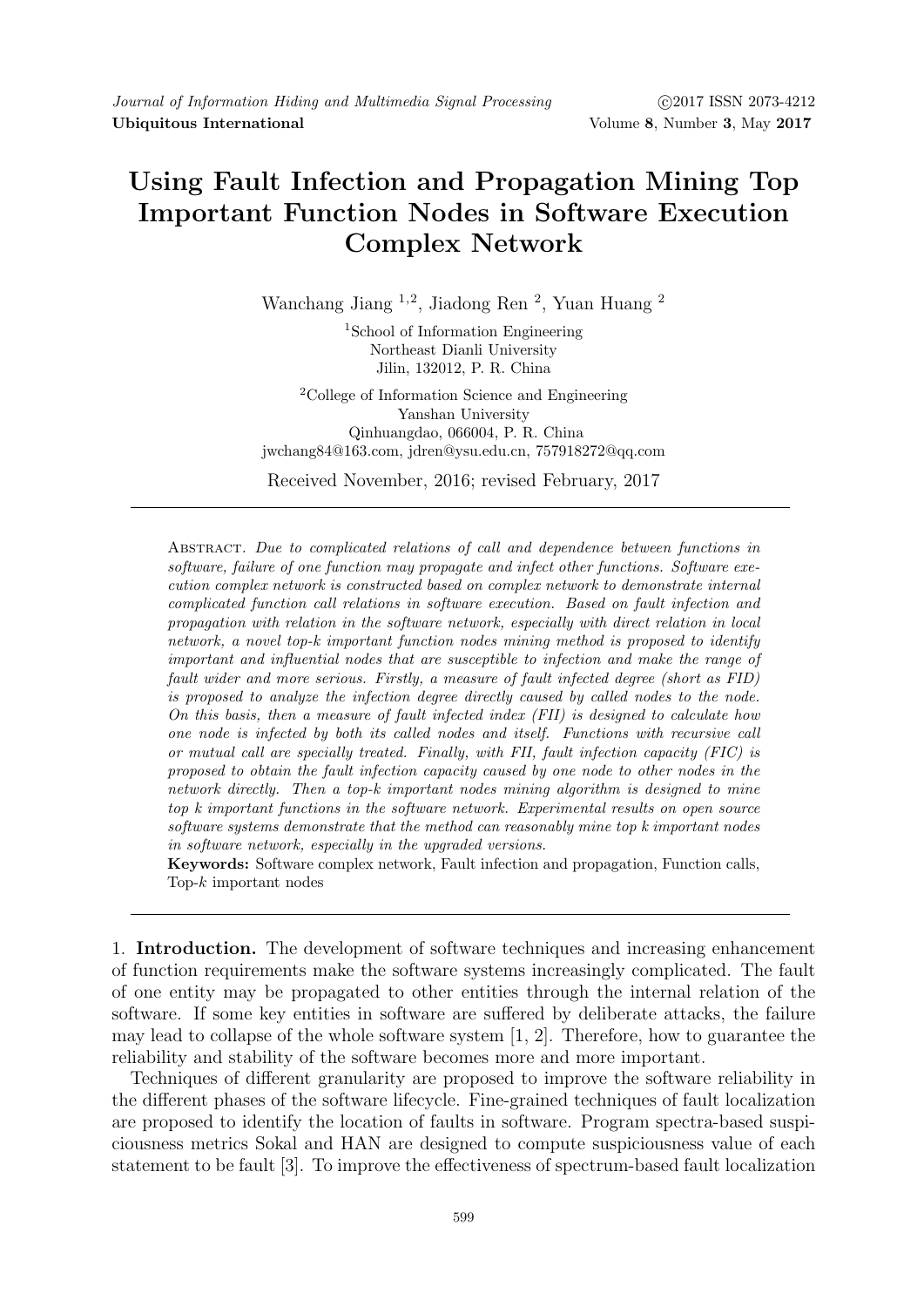techniques, the ratio between non-violated and violated metamorphic test groups of test suites is investigated [4]. The spectra of fail test cases beyond balanced test suite are cloned to improve the performance of spectrum-based fault localization techniques [5]. A learning-based approach is proposed to combine multiple metrics for fault localization [6].

In order to make software testing and maintenance more targeted, the coarse-grained techniques are proposed to improve the reliability and stability of software. With features of divide-and-conquer, modularization, high intra-module cohesion, and low inter-module coupling, the software execution process is treated as a complex network [7, 8]. Based on weighted networks from dynamic software execution, critical modules or critical routes are used to improve testing efficiency and reduce testing cost [9]. With analyzing dynamic execution path in software, a novel approach is proposed to mine similar execution path to reduce software testing cases [10]. A new network growth model is developed to reproduce the particular features exhibited by software packages [11]. The fault of one function may be transmitted to other functions of software network, which eventually leads to the cascading failure [12]. To reduce the infection scope, In-degree metric is proposed to measure the importance of node in network [13]. The Laplacian-based centrality is extended to the case of general directed networks, and then arbitrary nodes can be quantitatively compared [14]. A graph-based characterization of a software system is used to capture its evolution and predict bug severity [15]. The relations of function calls are mapped to software execution networks, and node measurement score for measuring the importance of functions is defined [16].

However, on the one hand, the direct relation and cascade relation in network are not considered together in the above studies to measure fault infection and propagation. On the other hand, functions with recursive calls or mutual calls are ignored, which may lead to an accumulation of fault.

Therefore, software execution complex network is constructed to reflect the complicated calling relations of functions in the process of software execution. With the local and universal infection and propagation of one node, the degree of node being infected, the degree of node infecting other nodes and the degree of infecting itself are utilized, and then a measure of fault infection capacity FIC is proposed to measure the fault infection of the node to the network. Then the FIC-based top*k* important nodes mining algorithm is designed to identify influential nodes in the network. At last, the experiment is conducted on three open source software systems, and top *k* important nodes in the software complex network are obtained. It will help developers and maintainers to understand the complicated software network, and then improve pertinence and effectiveness of maintenance for software system, especially for the upgraded versions.

The remainder of this paper is organized as follows. The constructing of software execution complex network is presented in Section 2. In Section 3, we propose fault infection measure FI of node in the software execution network. Section 4 presents the top important nodes mining algorithm. The experiments are designed on the typical software in Sections 5. At last, we conclude the work and discuss the future work in Section 6.

2. **Construction of software execution complex network.** Since the method of modular and hierarchical design is used for software implementation, software consists of both entities (such as functions and modules) and calls and interdependence among entities. Software execution has the features of complex network, for example, it is not a random network or a regular network, the degree distribution obeys a power law form and so on. So the software execution complex network is built to reflect the complicated relations of entities in software execution.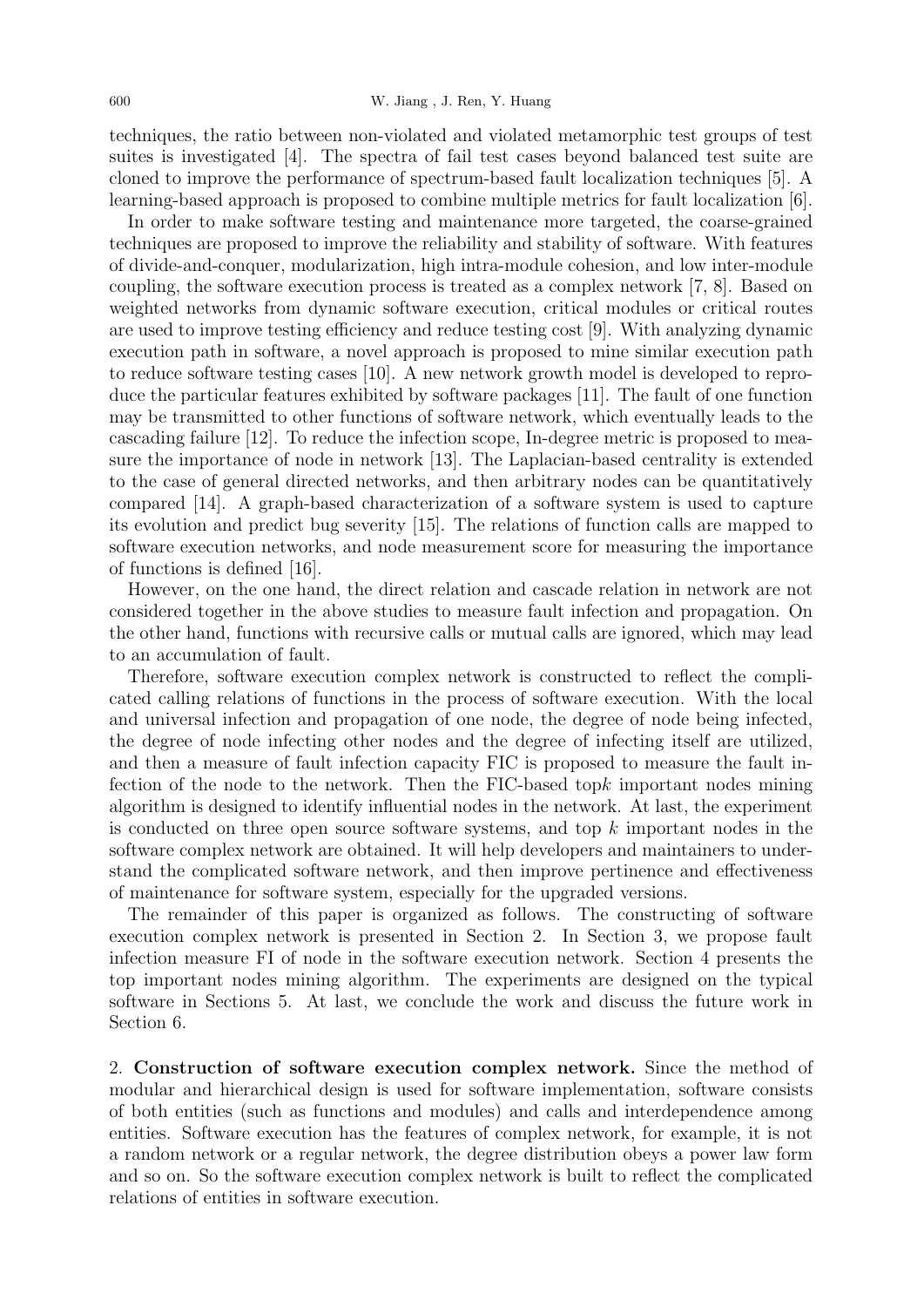**Definition 2.1.** *Software execution complex network. As the basic unit of software system, especially the process-oriented one, function is considered as the node, the relation of function calls between functions is considered as the directed edge, and the number of calls is considered as the weight of the corresponding edge. As a result, software execution complex network is constructed, and represented as a weighted directed network as G=(N, E, T). N* represents the function node set  $\{n_i\}$ *, where*  $n_i$  *is one of function nodes. E represents the relations of the edge set*  $\{e_{ij}\}$ , wherein  $e_{ij} = (n_i, n_j)$  *is one edge made up of* an ordered node pair. That is to say, node  $n_i$  directly calls node  $n_j$ , which is represented *as*  $n_i \rightarrow n_j$ . T represents the edge weight set  $\{t_{ij}\}$ , where  $t_{ij}$  is the number of times that  $n_i$  *directly calls node*  $n_j$ *.* 

**Definition 2.2.** Local network of node  $n_k$ . Local network of node  $n_k$  is the weakly con*nected sub-graph containing node n<sup>k</sup> in software execution complex network, which consists of all nodes that can be reached the node*  $n_k$  *and all nodes that node*  $n_k$  *can reach. For*  $\forall$ *node*  $n_j$ , if the network has a path of directed edges from node  $n_k$  to node  $n_j$ , all nodes *(including node*  $n_j$ *) in the path is added into the local network of node*  $n_k$ *. For*  $\forall$  *node*  $n_i$ *, if the network has a path of directed edges from node*  $n_i$  to node  $n_k$ , all nodes (including *node ni) in the path is added into the local network.*

Take software package *cflow*-1.3 in the open source software library [17] as an example, relations of function calls will be obtained when *cflow*-1.3 performs an analysis task of C language code. And then the software execution complex network of *cflow*-1.3 is constructed as a weighted directed network, shown in Figure 1 as follows.

As shown in the figure, the local network of node *linked list append* is included in the figure on the lower right, function node *linked list append* calls node *deref linked list*, and it is called by function nodes of *add name*, *append symbol*, *reference*, *add reference* and *call*. With relations of function calls in the software network, if one function entity has fault, then the fault may be propagated to other functions and even infect other functions. As a result, we propose an importance measure of nodes in the software network based on both local and universal fault infection and propagation. The important and influential nodes involved in the fault infection and propagation are closely related to the software stability and robustness.

3. **Fault infection capacity measure of function nodes in software network.** The fault of one node may be propagated to other nodes in the software network with different infection capacity. If the weighted directed network  $G = (N, E, T)$  has a path of directed edges from node  $n_k$  to  $n_j$ , the fault of  $n_j$  may be propagated to  $n_k$ . In other word, node  $n_k$  can be infected by node  $n_j$  through the path of edges.

Due to the specificity of software network, each function node in the software network may realize its functionality with help of called nodes, especially directly called ones. The fault mostly is propagated to a limited range of nodes in the network, that is, local network of the node. Therefore, if there is a directed edge  $e \in E$  from node  $n_i$  to node  $n_j$  and  $n_i$ ,  $n_j \in \mathbb{N}$ , then the fault of  $n_i$  may be infected by  $n_j$ . A measure named fault infected degree is proposed to analyze the degree of infection to the node directly caused by the called nodes.

**Fault infected degree (FID).** Node  $n_j$  directly calls other nodes  $\{n_{j_k}\}$  directly,  $\{n_{j_k}\}$ is called nodes set of node  $n_j$ , the number of elements of the set is  $N_j^d$ . When one or some of these called nodes have fault, the fault can be propagated to the node  $n_j$  through the calling relation, that is node  $n_j$  may be infected. To measure the possibility of the fault of the directly called nodes turning their calling node  $n_j$  into fault, a measure named fault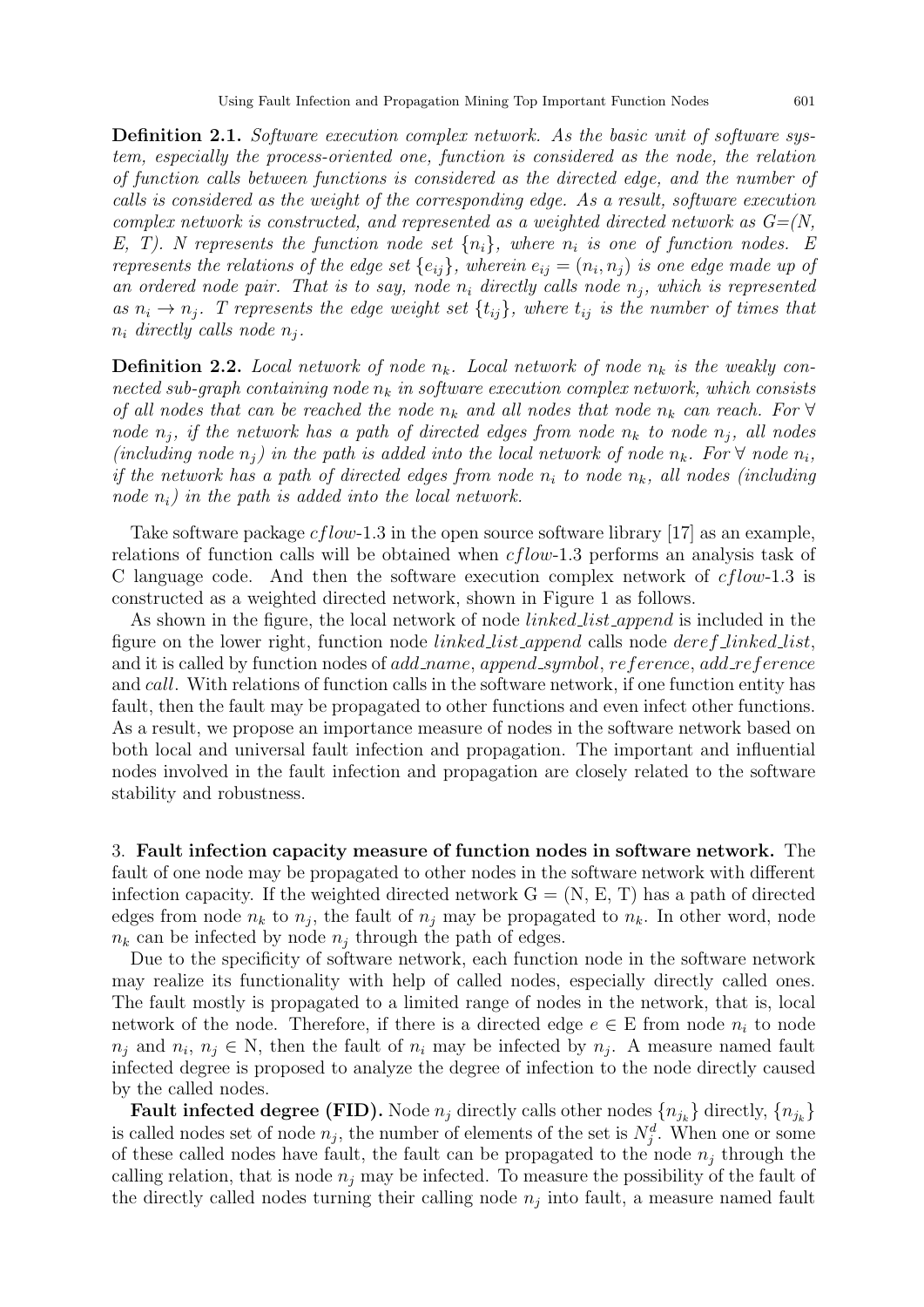

Figure 1. Construction of software execution complex network of *cflow*-1.3.

infected degree is proposed, short as FID.

$$
\text{FID}(n_j) = \sum_{k=1}^{N_j^d} w_{j,j_k} * \text{FII}(n_{j_k})
$$
\n(1)

Where  $\text{FII}(n_{j_k})$  is fault infected index (FII) of the node  $n_{j_k}$ , and the fault infection caused by the node itself and other nodes is reflected. To reflect different importance of the called nodes in causing infection to the node  $n_j$ , weight  $w_{j,j_k}$  of node  $n_{j_k}$  is calculated by using the edge weight *tj,j<sup>k</sup>* of the software network as follows.

$$
w_{j,j_k} = t_{j,j_k} / \sum_{h=1}^{N_j^d} t_{j,j_h}
$$
 (2)

Then the definition of fault infected index FII is given to measure fault infection caused by the node itself and other nodes in the software network.

**Fault infected index (FII).** Node  $n_k$  may fault with failure in the node itself. Furthermore, it also may be infected by its called nodes. To measure how node  $n_k$  infected by both its called nodes and itself, the corresponding possibility of the node to be fault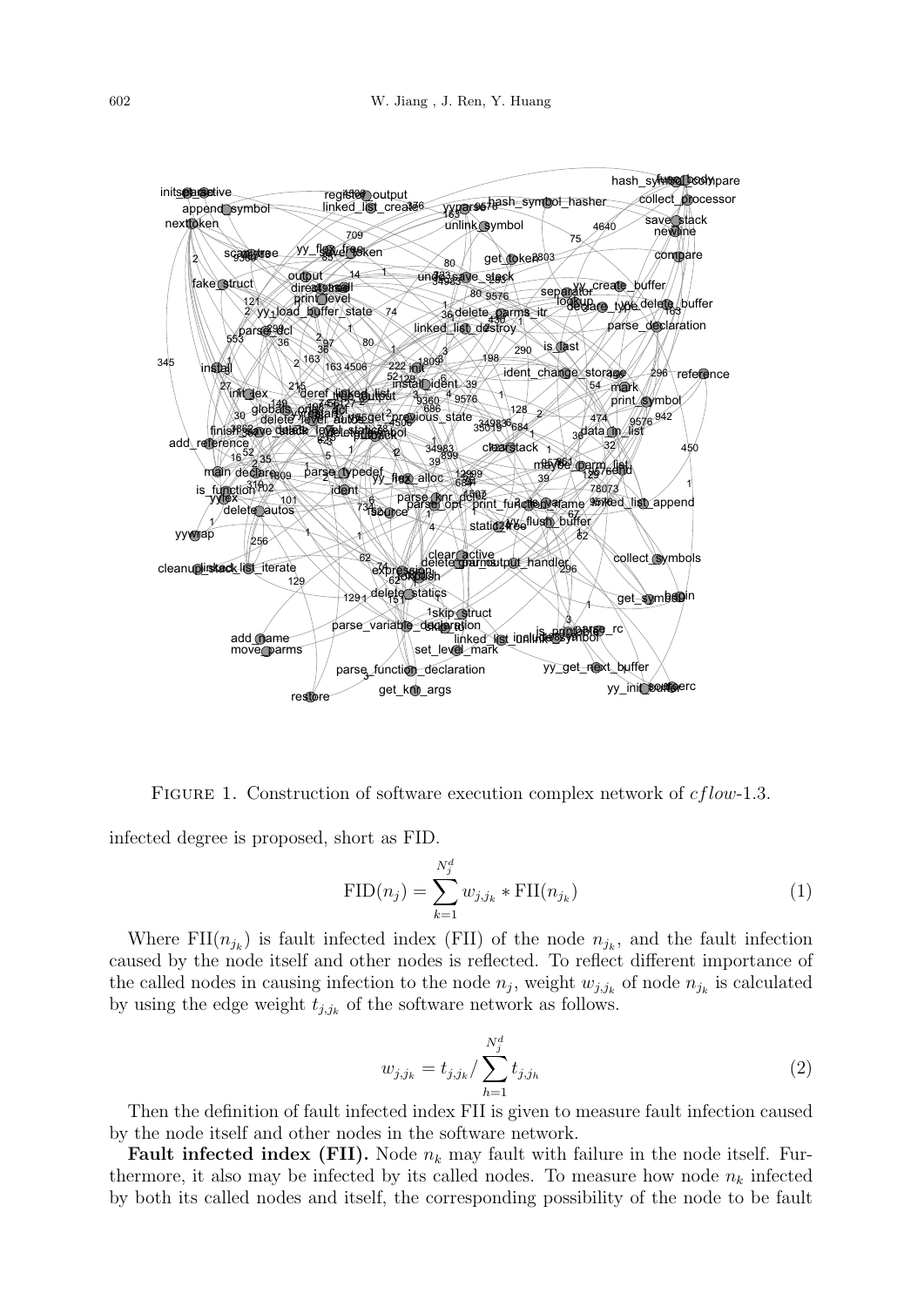is defined as fault infected index,  $FII(n_k)$ .

$$
\text{FI}(n_k) = d * \text{FID}(n_k) + (1 - d) * \text{FIID}(n_k)
$$
\n(3)

where  $FID(n_k)$  is the fault infected degree of called nodes of  $n_k$ , contains the infection information of indirectly called nodes of  $n_k$ . The local infection and propagation of one node is considered in calculation the fault infected index. And,  $\text{FIID}(n_k)$  is fault infected itself degree, which is defined to obtain the degree of fault infected by itself. With the adjustable factor *d*, the role  $FID(n_k)$  and  $FIID(n_k)$  in calculating  $FII(n_k)$  is balanced. Only  $\text{FIID}(n_k)$  is used to calculate  $\text{FJI}(n_k)$ , when one node has no called nodes, that is, leaf node with In-degree being zero.

Furthermore, there are some special nodes in the software network with complicated function calls, such as the node with function recursive call and the two nodes with function mutual call. These kinds of function call should be processed to avoid calculation of endless loop, and the calculation is as follows.

$$
\text{FII}(n_k) = d * \text{FIID}(n_k) \tag{4}
$$

$$
\text{FI}(n_k) = \text{FIID}(n_k) + \text{FIID}(n_i) \tag{5}
$$

Finally, some nodes call node  $n_j$  in the software network. Once fault occurs in node  $n_j$ , the fault can be propagated to these nodes. A measure of fault infection capacity (FIC) of node is proposed to measure the direct fault infection capacity of the node to the network.

**Fault infection capacity (FIC).** Fault infection capacity is proposed to measure the fault infection capacity of one node to its corresponding calling nodes in the network, namely, the fault infection directly caused by the node to the network. The formula of  $FI(n_i)$  is shown as follows.

$$
\text{FIC}(n_j) = \sum_{m=1}^{N_j^c} u_{j_m,j} * \text{FII}(n_j)
$$
\n
$$
(6)
$$

The fault of node  $n_j$  can be propagated to nodes that call it through the directed edge, the degree of the calling nodes to be infected is different. Therefore weight  $u_{j_m,j}$  is given to reflect the weight of infection to each calling node, which can be obtained by using edge weight  $t_{j_m,j}$  of software network with help of formula 7).

$$
u_{j_m,j} = t_{j_m,j} / \sum_{h=1}^{N_j^c} t_{j_m,j}
$$
\n(7)

And fault infection capacity FIC is used to measure the direct infection influence of fault of node to the software network.

4. **Top** *k* **important nodes of software network mining algorithm FIC TINSNM.** We propose a top-*k* important nodes mining algorithm to mine important nodes (especially top ones) of software network through application of the measure of fault infection capacity FIC, short as FIC TINSNM. The algorithm FIC TINSNM has three phases. Firstly, with the constructed weighted directed software execution complex network, measures  $FI(n_i)$ ,  $FI(n_i)$ ,  $FID(n_i)$ ,  $FIID(n_i)$  and etc. of each node are initialized. Second, all nodes that can arrive from node *n<sup>j</sup>* through one directed edge are traversed, FID of  $n_j$  is calculated. Then all nodes that can reach node  $n_j$  through one directed edge are traversed, FIC of node  $n_j$  is calculated. At last, FIC is obtained as the measure of influence and importance of nodes in the network. As a result, top *k* important nodes are identified.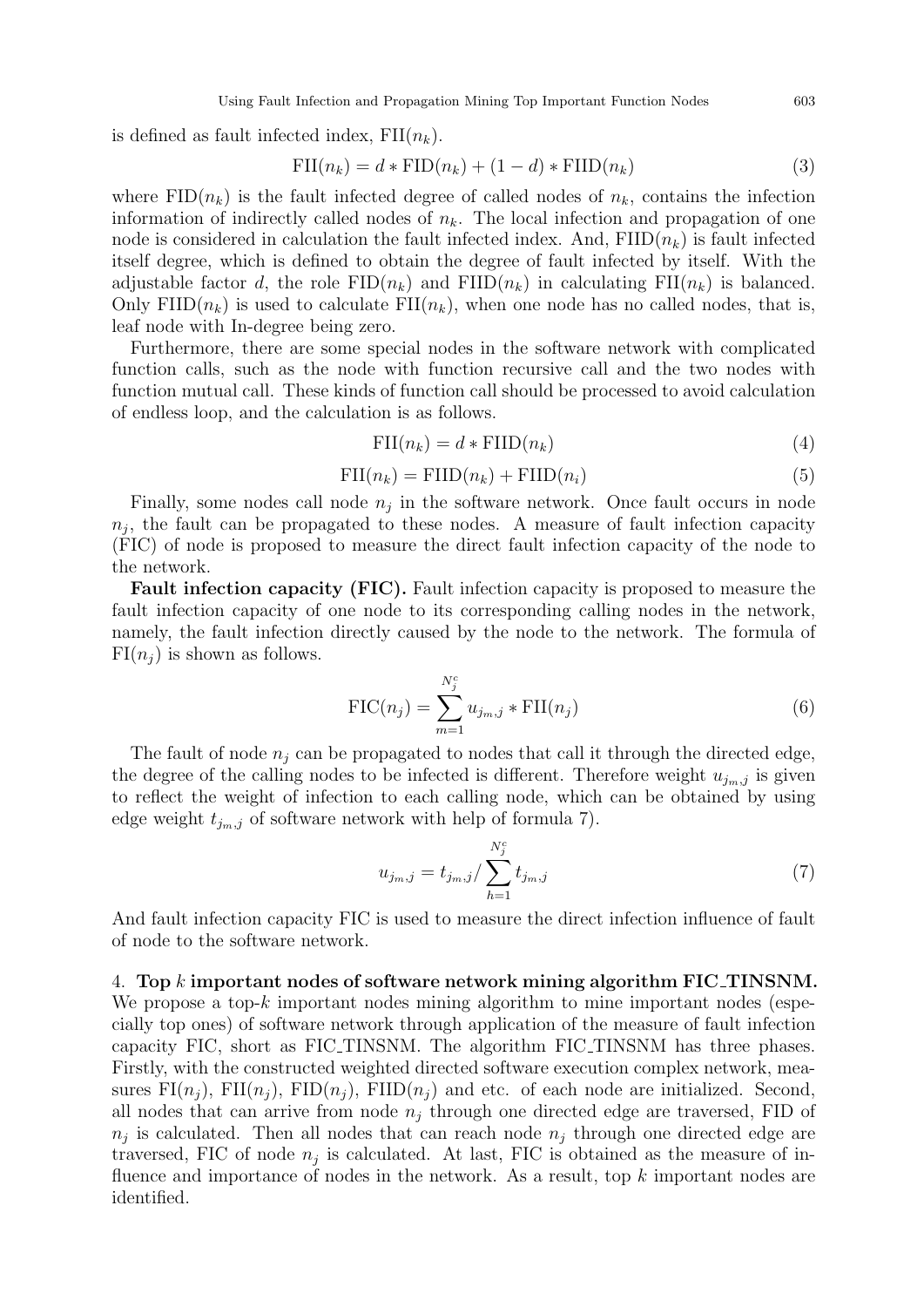The detailed steps of the top- $k$  important nodes mining algorithm  $FIC\_TINSNM$  are shown as follows.

In the top important nodes mining algorithm, the cascade relation is considered in the process of calculating fault infection capacity FIC of each node, especially the direct relation of local network of one node. Besides the information on fault caused by the node itself(FIID in line 33), the relation of function calls between the node and its called nodes (FID in line 29), and the relation of calls between its calling nodes and the node (FIC in line 39) are also considered to obtain fault infection capacity FIC of each node. To solve the problem of functions with recursive calls or mutual calls, lines 21 and 25 in the algorithm are designed respectively. As a result, based on local and universal infection and propagation, the obtained top *k* important nodes may contain nodes ignored by other methods.

## 5. **Experiment.**

5.1. **Experiment setup.** To illustrate the reasonability of the FIC-based top-*k* important nodes of software network mining algorithm FIC TINSNM, the performance with other three measures of In-Degree, Degree and PageRank is compared. Three software systems in the open source software library [17] are selected in the experiment, that is, software *gzip* (for file compression), *tar* (for bundling more files into a single one) and *cflow* (for analysis of a collection of C source files) respectively. And four versions of program package of each software system are used.

The test source of *instrument.c* is used to track relations of function calls when each version of *gzip*, *tar*, *cflow* is executed. The tool of *Pvtrace* to analyze the tracked file and generate document that record relations of function calls. Then with the program realized by Java, relations of function calls are mapped to a weighted directed network. That is, the software execution complex network is obtained. The top-*k* important nodes mining algorithm is used to obtain top *k* important function nodes in the software network. The experiments are carried out under the environment of Linux system.

5.2. **Experiment results.** With the top-*k* important nodes mining algorithm FIC TINSNM, FIC of each node in the software network is calculated firstly. With the number of nodes in corresponding intervals of FIC, the FIC distribution of software network of *cflow*, *gzip* and *tar* is shown in Figure 2, 3 and 4 respectively.

As shown in Figure 2, 3 and 4, the number of nodes versus FIC features unevenly distribution, the overall distribution curve of FIC shows the number of corresponding nodes decreases with the value of FIC. For example, FIC mostly distributes in the range of small FIC of versions of software *cflow*, only a few nodes have high FI value. Therefore, these nodes of software network can be distinguished from other ones in terms of FIC. Comparing FIC of different versions of the software, we can find that FIC distribution varies a little in process of upgrading software version.

By using FIC measure method, function nodes of software networks of *gzip*, *tar* and *cflow* are ranked. The top 10 important nodes of each software network are listed in Table 1, 2 and 3 respectively.

As shown in Table 1, ten functions with top FIC are slightly different in software execution complex network of each version. With the maximum FIC, function *nexttoken* is the most important node in network of each version, and so as the next important function node *gnu output handler*.

Functions of *linked list append*, *linked list iterate* and *linked list destroy* in software network of *cflow*-1.3 and *cflow*-1.4 are new top functions that do not emerge in that of versions 1.1 and 1.2. These new top important function nodes offer reliable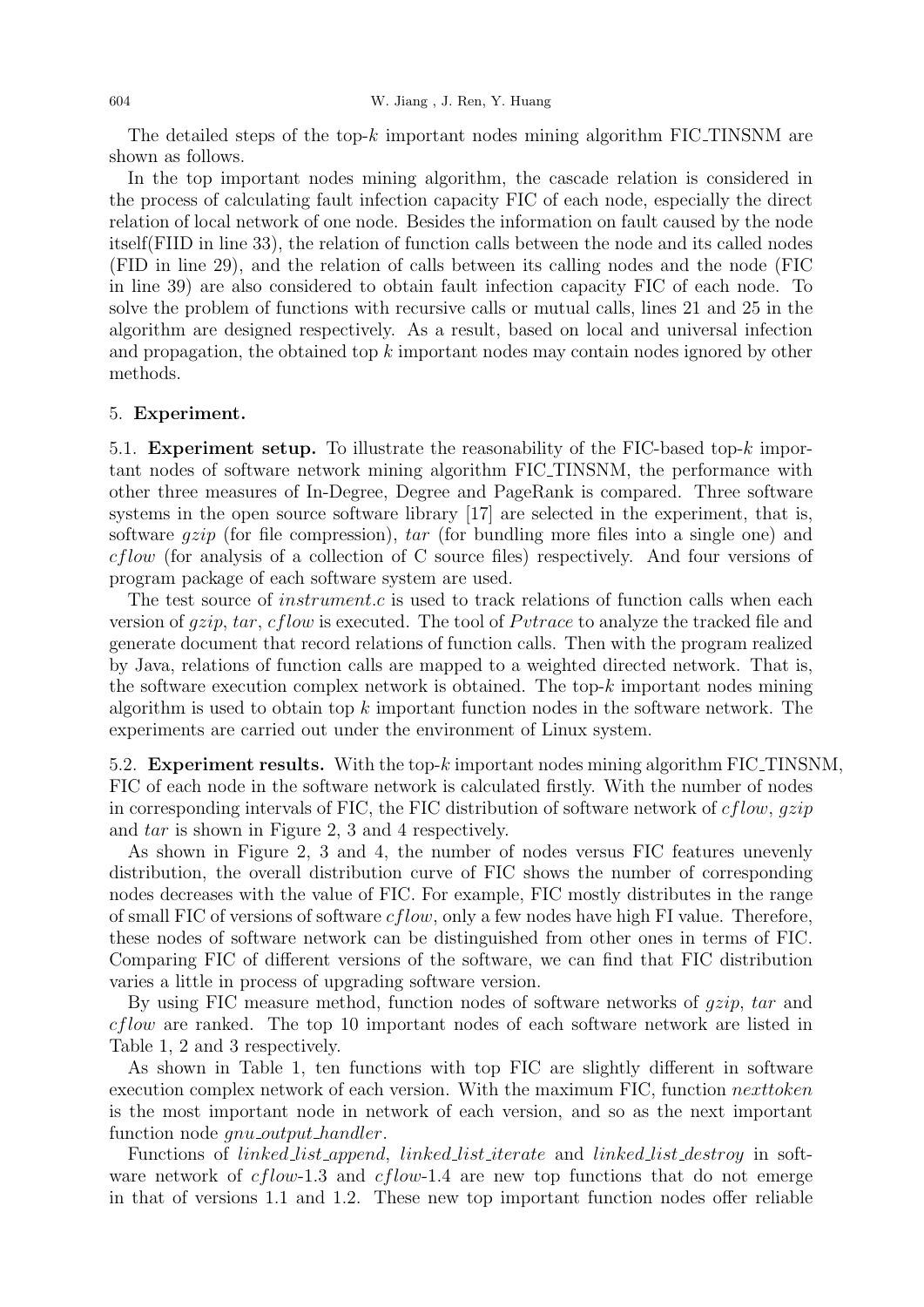*Algorithm*:1 *Input*: software execution complex network G=(N, E, T) *Output*: top *k* important nodes  $N_{top-k} = \{n_{t_m}\}$ 1. Initialize  $\text{FIC}(n_i)$  and  $\text{FID}(n_i)$  of each node with 0. 2. Initialize  $\text{FI}(n_i)$  of each node with 0, and  $\text{FI}(n_i)$  with  $1/|N|$ . 3. Calculate in-degree and out-degree of each node 4. For each node 5. If (out-degree $(n_i) == 0$ ) 6. FII $(n_i)$ =FIID $(n_i)$ 7. End If 8. End For 9. For each node 10. If (out-degree $(n_i) == 0$  and in-degree $(n_i) == 0$ ) 11. FII $(n_i)$ =FIID $(n_i)$ 12. FIC $(n_i)$ =FII $(n_i)$ 13. End If 14.End For 15.While( $\exists n_m$ , FIC( $n_m$ )==0) 16. For $(i=1; i \leq n; i++)$ 17. *in num*=0 18. If( $FID(n_i) == 0$ ) 19. If $(\text{rel}[i, i] \neq 0)$ 20. *in num*++; 21. FII $(n_i) = d^*$ FIID $(n_i)$ 22. End If 23. For $(j=1; j \leq n; j++)$ 24. If  $rel[i, j] == rel[j, i]$ 25. FII $(n_i)$  = FIID $(n_i)$ + FIID $(n_i)$ ; 26. End If 27. End For 28. If  $(in_1num == outDeg(n_i))$ 29. FID $(n_i) = \sum_{k=1}^{N_i^d} w_{i,i_k} * \text{FII}(n_{i_k})$ 30. End If 31. End For 32. If( $\text{FII}(n_i) == 0$  and  $\text{FID}(n_i) \neq 0$ ) 33. FII $(n_i) = d^*$ FID $(n_i) + (1-d)^*$ FIID $(n_i)$ 34. End If 35. If $(\text{inDeg}(n_i)=0)$ 36. FIC( $n_i$ )=FII( $n_i$ ) 37. End If 38. If(FII( $n_i$ )  $\neq 0$  and FID( $n_i$ )  $\neq 0$ ) 39. FIC( $n_i$ ) =  $\sum_{m=1}^{N_i^c} u_{i_m,i} * \text{FII}(n_i)$ 40. End If 41. End For 42.End While 43.Rank nodes on the basis of the measure FIC 44. Output top *k* important nodes  $N_{top-k} = \{n_{t_m}\}\$ in the network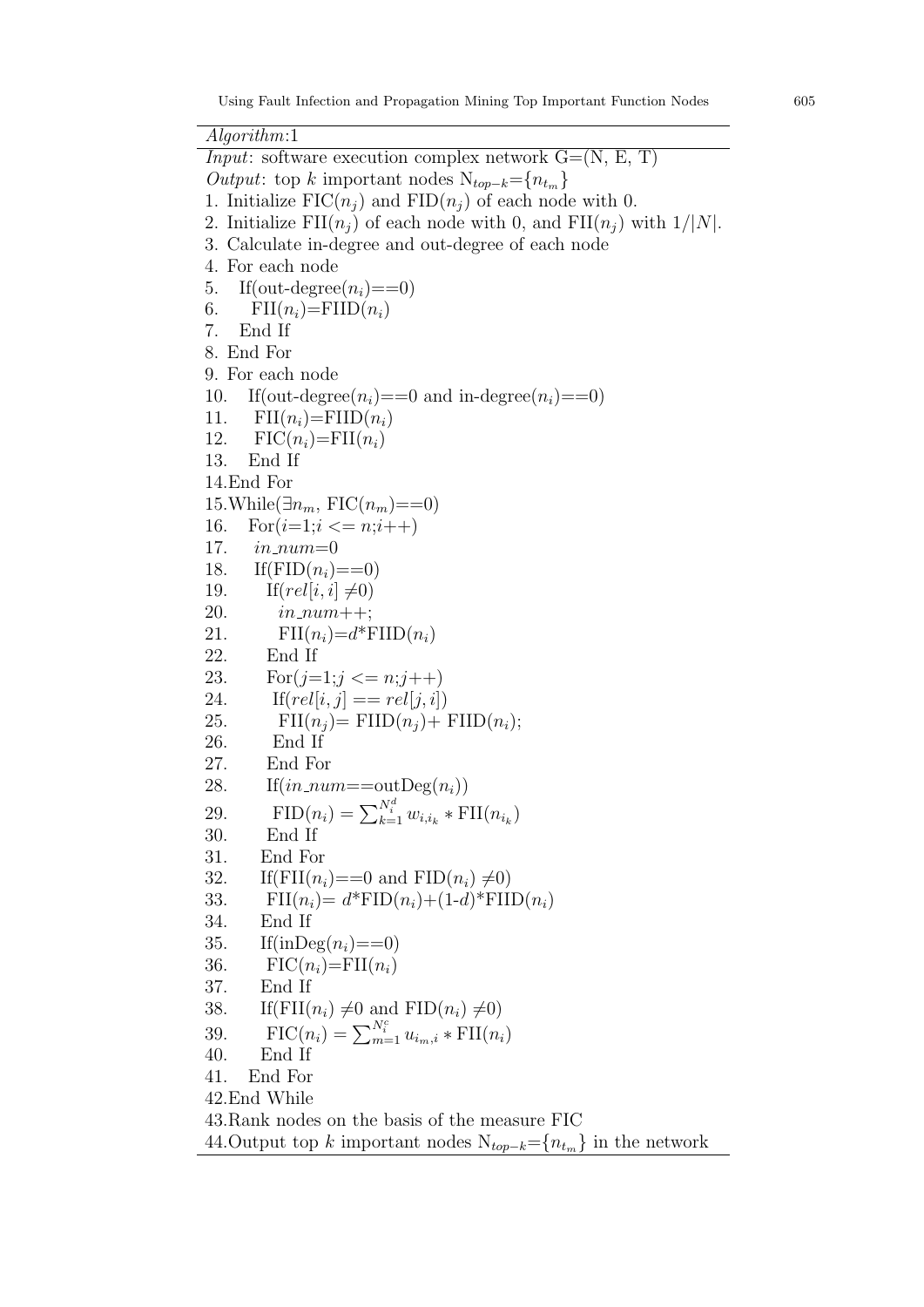

Figure 2. FIC distribution of software network of each version of *cflow*.



Figure 3. FIC distribution of software network of each version of *gzip*.

guarantee for maintenance of the upgraded software versions. *linked list append* calls *deref linked list*, and it is called by functions of *add name*, *append symbol*, *reference*, *add reference* and *call*. Compare with the low versions, *append symbol* also is a new function in version 1.3 as a called function of *linked list append*, which appends the symbol to the tail of the table entry. If function *linked list append* faults, the fault may be propagated to its five calling nodes. Function *linked list iterate* has the bigger FIC value than function *linked list destroy* in *cflow*-1.3, and *linked list iterate* calls function *linked list destroy*. The fault of *linked list destroy* may be propagated to its calling node of *linked\_list\_iterate*. The above three new functions should be paid more attention in maintenance of versions in the future.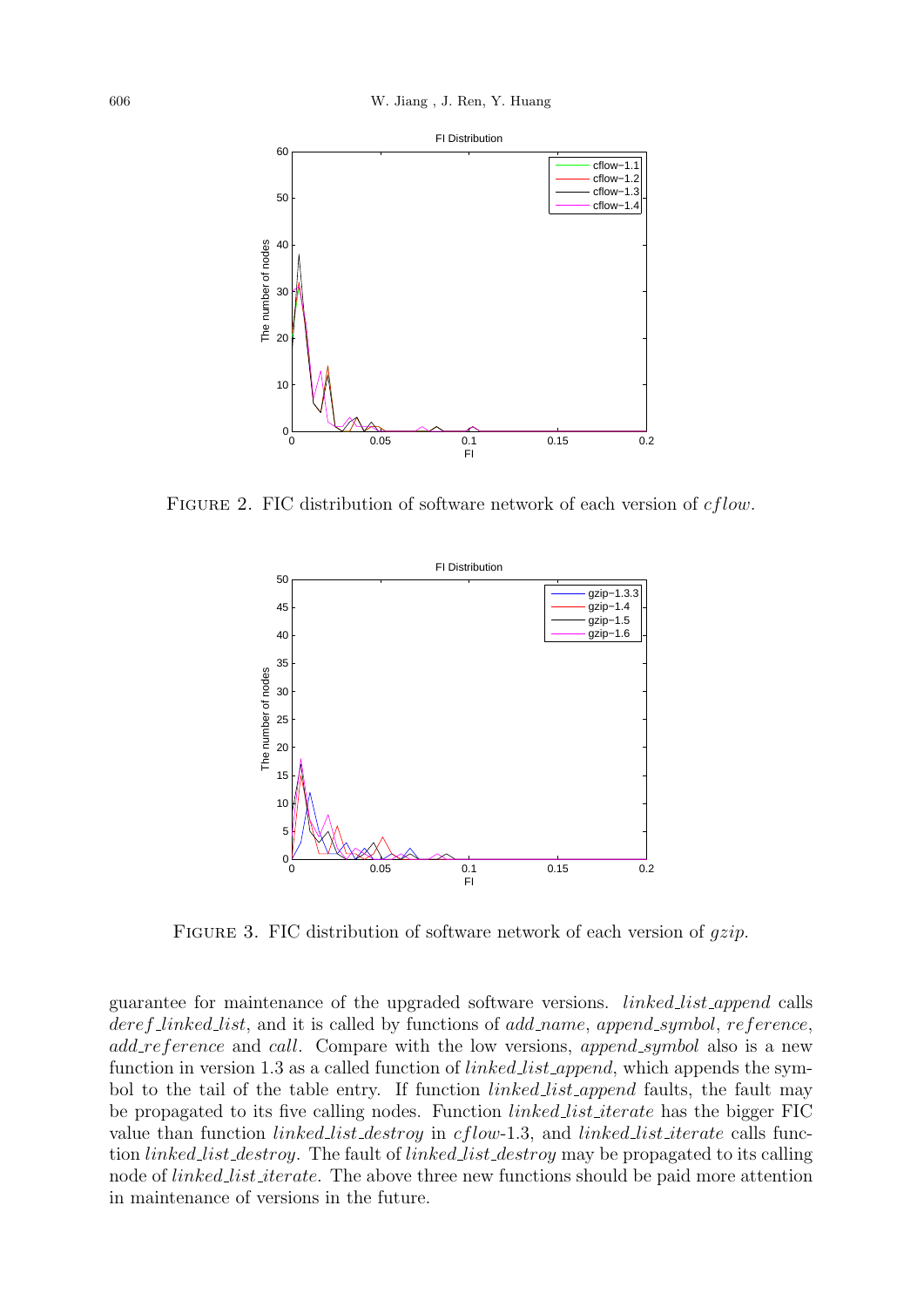

Figure 4. FIC distribution of software network of each version of *tar*.

Table 1. Top 10 important nodes ranking of software executing network of *cflow*

|                | $cflow-1.1$            | $cflow-1.2$            | $cflow-1.3$             | $cflow-1.4$                       |
|----------------|------------------------|------------------------|-------------------------|-----------------------------------|
|                | nexttoken              | nexttoken              | nexttoken               | nexttoken                         |
| $\overline{2}$ | $quu\_output\_handler$ | $quu\_output\_handler$ | $quu\_output\_handler$  | $quu\_output\_handler$            |
| 3              | install                | install                | $linked_list.append$    | $\overline{linked\_list\_append}$ |
| $\overline{4}$ | lookup                 | lookup                 | lookup                  | lookup                            |
| 5              | $append\_to\_list$     | $append\_to\_list$     | yy restart              | $delete\_symbol$                  |
| 6              | yy restart             | yy restart             | $linked\_list\_iterate$ | $y \text{y} \text{r}$             |
| 7              | $delete\_symbol$       | $delete\_symbol$       | $delete\_symbol$        | $linked\_list\_iterate$           |
| 8              | $parse\_dcl$           | $parse\_dcl$           | install                 | install                           |
| 9              | $scan\_tree$           | $scan\_tree$           | $linked\_list\_destroy$ | $linked\_list\_destroy$           |
| 10             | $is$ <i>last</i>       | $is$ <i>last</i>       | $parse\_dcl$            | $parse\_dcl$                      |

Table 2. Top 10 important nodes ranking of software executing network of *gzip*

|                | $qzip-1.3.3$   | $qzip-1.4$        | $gzip-1.5$        | $qzip-1.6$    |
|----------------|----------------|-------------------|-------------------|---------------|
| 1              | main           | main              | $file\_read$      | $read_buffer$ |
| $\overline{2}$ | $flush\_block$ | $read_buffer$     | send_bits         | main          |
| 3              | $bi\_reverse$  | $flush\_block$    | main              | $copy\_block$ |
| 4              | build_tree     | $write\_buf$      | $get\_suffix$     | $file\_read$  |
| $\mathbf{5}$   | send_bits      | $bi\_reverse$     | $write_buf$       | build_tree    |
| 6              | $do\_stat$     | build_tree        | $bi\_reverse$     | $bi\_reverse$ |
| 7              | $file\_read$   | send_bits         | build_tree        | $f$ stat      |
| 8              | $write_buf$    | $open\_and\_stat$ | $open\_and\_stat$ | $_{moddi3}$   |
| 9              | $gen\_codes$   | fstat64           | strlwr            | stropy        |
| 10             | $scan\_tree$   | $file\_read$      | $write_buffer$    | $ct\_tally$   |

As shown in Table 2 and 3, function *main* play an important role in *gzip* and *tar*. Compare with other function nodes, sometimes it can be ignored for simplifying maintenance.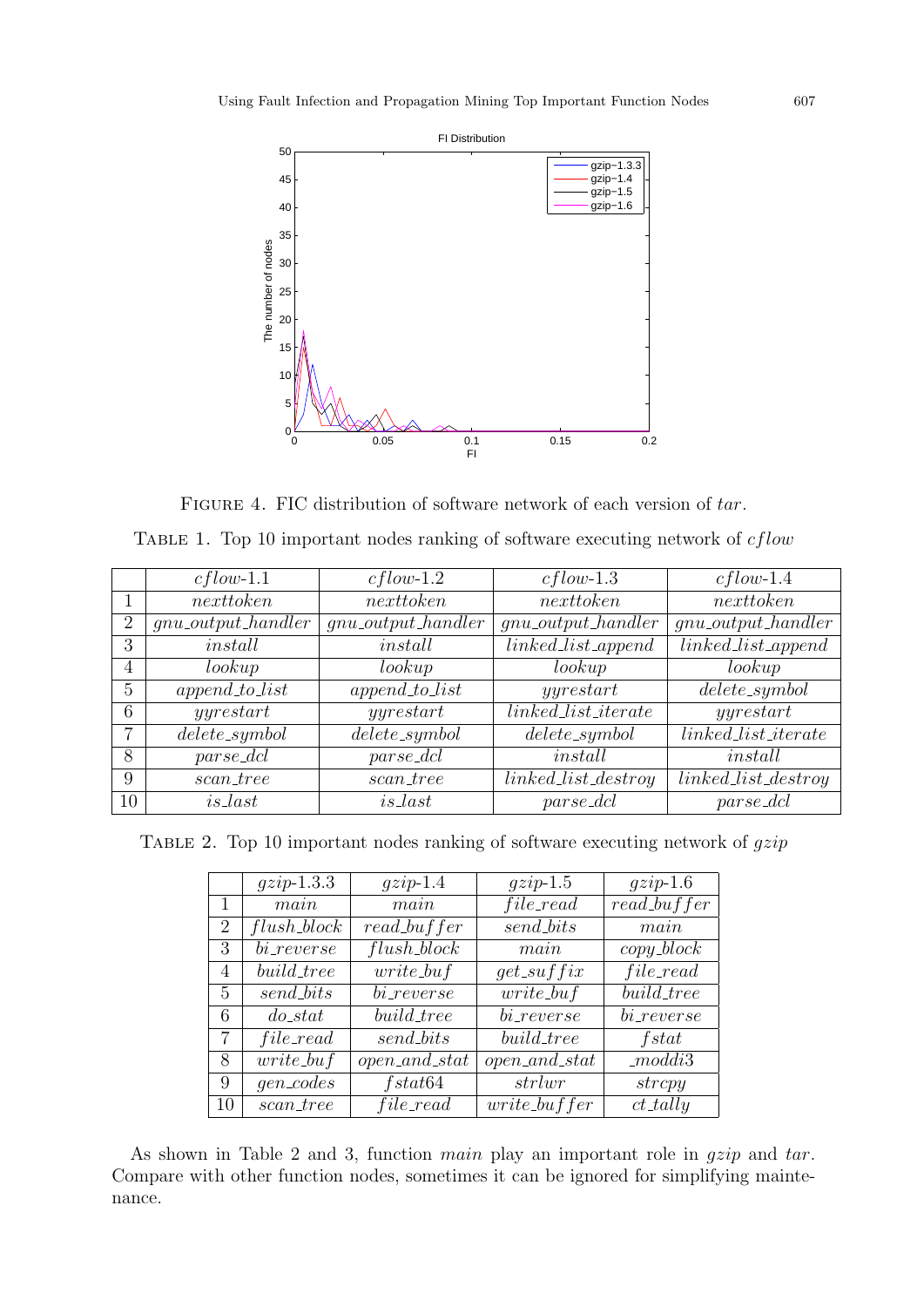|                | $tar-1.13$                             | $tar-1.20$                         | $tar-1.21$                     | $tar-1.27$                     |  |
|----------------|----------------------------------------|------------------------------------|--------------------------------|--------------------------------|--|
|                | $from\_oct$                            | from_header                        | from_header                    | from_header                    |  |
| $\overline{2}$ | $set\_stat$                            | $set\_stat$                        | $set\_stat$                    | $\n  man\n$                    |  |
| 3              | main                                   | main                               | man                            | $page\_aligned\_alized\_alloc$ |  |
| $\overline{4}$ | $flush\_architecture$                  | $page\_aligned\_alized\_alloc$     | $page\_aligned\_alized\_alloc$ | $flush\_architecture$          |  |
| 5              | $find.next-block$                      | $flush\_architecture$              | $flush\_architecture$          | $flush\_read$                  |  |
| 6              | $name\_next$                           | $flush\_read$                      | $flush\_read$                  | $gnu$ -flush-read              |  |
| 7              | $child\_open\_for$<br>$\_{uncompress}$ | $gnu$ -flush-read                  | $gnu$ -flush-read              | $_gnu_flush\_read$             |  |
| 8              | xclose                                 | $\text{\_}gnu\text{\_}flush\_read$ | $_{\mathit{gnu-flush\_read}}$  | $tar\_sparse\_init$            |  |
| 9              | $flush\_read$                          | $read\_header\_primitive$          | $read\_header\_primitive$      | $transform$ -member<br>$_name$ |  |
| 10             | $quote\_copy\_string$                  | $tar\_sparse\_init$                | $tar\_sparse\_init$            | $transform_name$<br>$-tp$      |  |

Table 3. Top 10 important nodes ranking of software executing network of *tar*

To further illustrate the rationality of the result of top *k* important nodes mining based on FIC, four function ranking strategies of In-Degree, Degree, PageRank and FIC are utilized respectively to rank nodes of software network. The top 10 important functions ranking based on In-Degree, Degree, PageRank and FIC is listed respectively in Table 4.

Table 4. Top 10 important nodes ranking of software executing network of *tar* with four different methods

| In<br>Degree   | Function                        | Degree          | Function                                           | Page<br>Rank | Function                           | <b>FIC</b> | Function                                      |
|----------------|---------------------------------|-----------------|----------------------------------------------------|--------------|------------------------------------|------------|-----------------------------------------------|
| 12             | nexttoken                       | $\overline{14}$ | nexttoken                                          | 0.529        | $scan\_tree$                       | 0.102      | nexttoken                                     |
| 8              | putback                         | 11              | direct_tree                                        | 0.018        | lookup                             | 0.081      | $gnu\_output$<br>$\_handler$                  |
| $\overline{5}$ | $linked\_list$<br>$\mathcal{L}$ | 10              | <i>parse_variable</i><br>$\mathcal{L}$ declaration | 0.015        | $print\_symbol$                    | 0.046      | $linked\_list$<br>$\mathcal{L}$               |
| $\overline{5}$ | lookup                          | 9               | $tree\_output$                                     | 0.015        | $hash\_symbol$<br>$_{\_\_compare}$ | 0.045      | lookup                                        |
| $\overline{5}$ | $gnu\_output$<br>$L$ handler    | 8               | putback                                            | 0.015        | nexttoken                          | 0.037      | yy restart                                    |
| $\overline{4}$ | mark                            | 7               | main                                               | 0.013        | $gnu\_output$<br>$L$ handler       | 0.037      | $linked_list$<br>$\mathcal{I}$ <i>iterate</i> |
| 3              | install                         | $\overline{7}$  | $fake\_struct$                                     | 0.012        | $hash\_symbol$<br>has her          | 0.037      | $delete\_symbol$                              |
| 3              | $yy\_load$<br>$_buffer\_state$  | $\overline{7}$  | lookup                                             | 0.012        | ident                              | 0.034      | install                                       |
| 3              | tokpush                         | $\overline{7}$  | $parse\_dcl$                                       | 0.011        | $deref\_linked$<br>List            | 0.032      | $linked\_list$<br>$_{{\it destroy}}$          |
| 3              | restore                         | $\overline{7}$  | $linked_list$<br>$\mathcal{L}$ <i>iterate</i>      | 0.011        | static_free                        | 0.024      | <i>parse_dcl</i>                              |

As the results shown in the table, the measure method of In-degree may be ineffective in distinguishing nodes. However, the measure of FIC can distinguish each other effectively.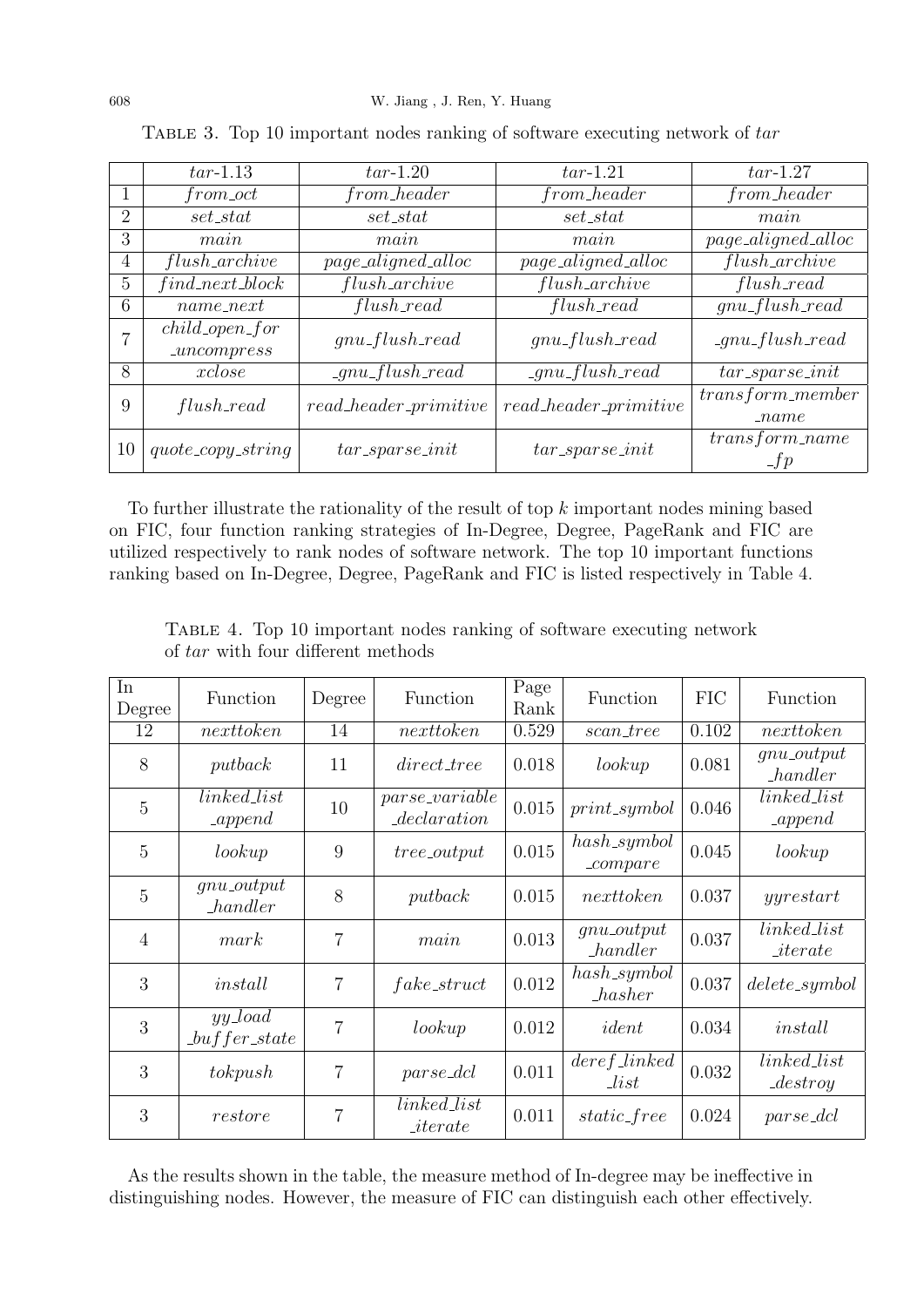Take *cflow*-1.3 as an example, there are 8 nodes with In-degree value being 3, such as functions of *install*, *linked list destroy* and *include symbol*. In contrast, these nodes could be ranked and mined by the algorithm FIC TINSNM. Furthermore, there are 25 nodes with In-degree value being 2. The weakness of PageRank method is exposed. Fucntion *scan tree* is the first ranking function for the recursive call relation, and thus it has the obvious larger PageRank value. And since fucntion *print symbol* has a mutual call relation with *gnu output handler*, it has a top ranking with method of PageRank.

When *cflow*-1.3 is executed with a task of analysis, if function of *linked list append* has fault, the failure may be transmitted to other functions directly or indirectly. Its infection to directly calling nodes is considered, which will increase the probability of occurring fault in the network. It may lead at most 22.6% of functions in the software network to be fault, and 15.1% for *linked list iterate*. Whats more, the direct infection is paid more attention in the process of calculating FID and FII to mine important nodes, and the indirect infection is also considered. However, the direct and cascade relations of functions are not considered adequately in other measures, and some important functions are ignored.

6. **Conclusions.** A good understanding of nodes of software systems is really important for improving software stability and robustness in the process of upgrading software version. The failure of function may infect other functions with function calls. With reference to complex network, software execution complex network is constructed to reflect the complicated relation of function calls in software execution. To measure the importance of nodes in the network, the measure of fault infection capacity FIC is proposed to measure the fault infection caused by the node to the network. With fault infection and propagation, the direct relation of one node is mainly considered, and the cascade relation is also considered to calculate the fault infection capacity. With the measure of FIC, then the top-*k* important nodes mining algorithm is designed to obtain the most important and influential function nodes in the network. Experiment results on open source software shown that top important nodes in software network can be obtained by the algorithm.

In the future work, besides relations of function calls, relation of multi-granularity in software network should be emphasized to design the measure of the influence of each node on the network in order to completely master the internal structure and execution of software systems.

**Acknowledgment.** This work was supported by the National Natural Science Foundation of China (No.61572420), the Natural Science Foundation of Hebei Province (No.F2014 203152) and the Education Department of Jilin Province [2016]94.

## **REFERENCES**

- [1] E. Zio, L. R. Golea, G. Sansavini, Optimizing protections against cascades in network systems: A modified binary differential evolution algorithm, *Reliability Engineering & System Safety*, 2012, 103, pp. 72-83.
- [2] S. Chen, X. Zou ,L. Hui, Q. Xu, Research on robustness of interdependent network for suppressing cascading failure, *Acta Physica Sinica*, 2014,vol.63, no.2, pp. 257-264.
- [3] L. Naish, H. J. Lee and K. Ramamohanarao, A model for spectra-based software diagnosis, *ACM Trans on Software Engineering and Methodology*, 2011, vol.20, no.3, pp.1-32.
- [4] P. Rao, Z. Zheng, T.Y. Chen, N. Wang and K. Cai, Impacts of Test Suite's Class Imbalance on Spectrum-Based Fault Localization Techniques, *Proc. of the 13th International Conference on Quality Software*, Najing, China,2013, pp.260-267.
- [5] P. DanielK.Y. Sim,S. Seol, Improving spectrum-based fault-localization through spectra cloning for fail test cases, *Contemporary Engineering Sciences*, 2014, vol.7, no.14, pp.677-682.